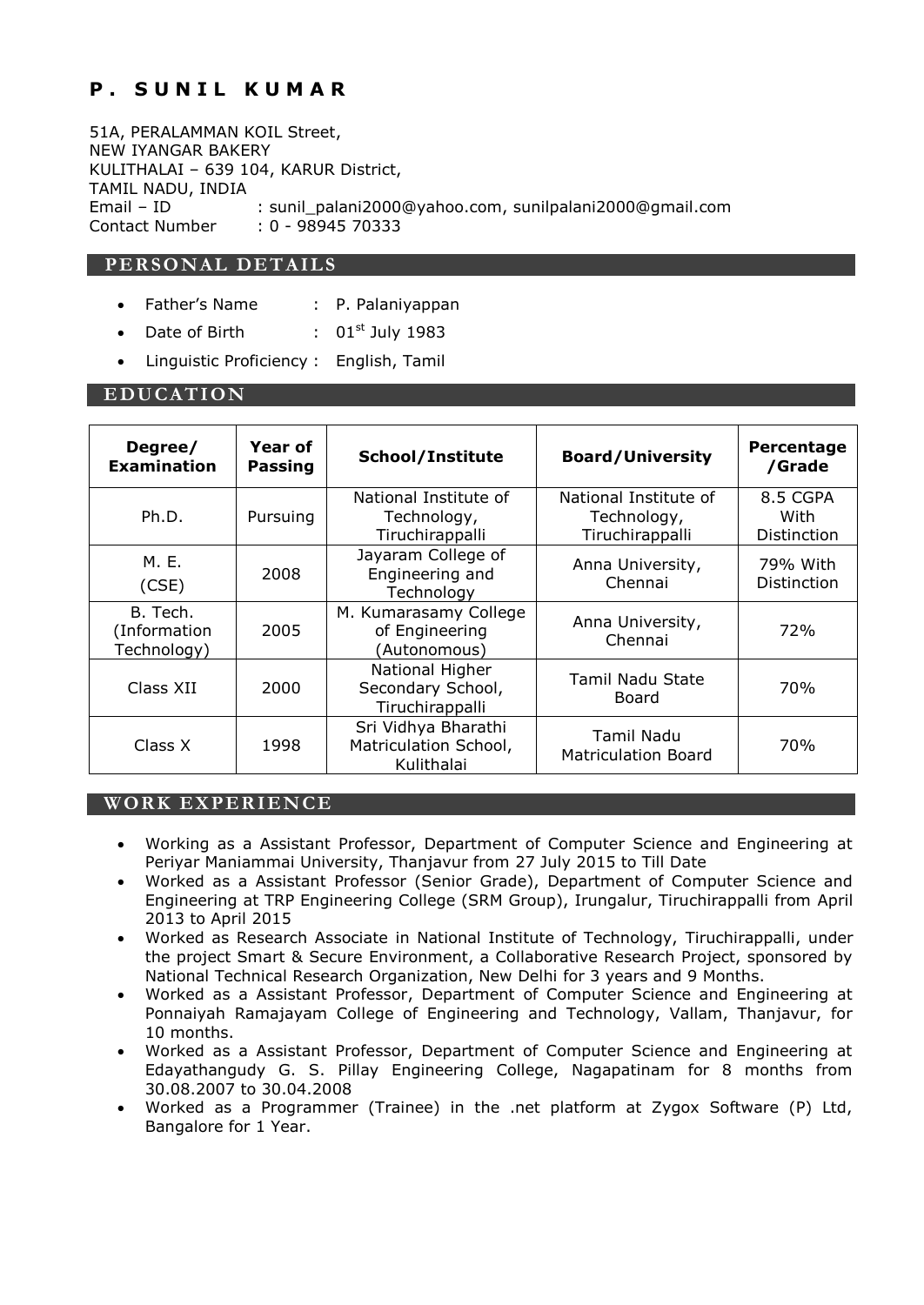## **Funded Projects**

- $\circ$  Completed the funded Project titled "Industrial Waste Monitoring System using Splunk" sponsored by Tamil Nadu State Council for Science and Technology (TNSCST).
- **Academic Projects**
	- o IEEE Projects
		- **"Dynamic Join Exit Tree Key Management",** developed using Java and Oracle.
		- **"Secure Group Communication",** developed using Java and Oracle.
		- **"Secure Three – Party Authenticated Quantum Key Distribution Protocols",** developed using C# .Net and MS-SQL Server 2000.
		- **Collaborative Detection of DDoS Attack – developed using Machine Learning Algorithm.**
		- **Collaborative Detection of Worm Attack – developed using Machine Learning Algorithm.**
- **Mini Projects**
	- o Modified the Web based Digital Information Board (DIB) in TRP Engineering **College**
	- o Maintained the Website for the CDBR-SSE Project, sponsored by National Technical Research Organization (NTRO) at National Institute of Technology, Tiruchirappalli.
	- o Virtual Consultancy
	- o Video Conferencing tool (Collaborated with IITM, Chennai and Anna University, Chennai)
	- o Hybrid Intrusion Detection System Using Weighted Signature
	- o Developed and maintained a website for the MKCE College and CDBR-SSE Laboratory, Dept of CSE, NITT.
	- o Indian Tourism, Skill Testing, Data Transmission
	- o Logic Gates
		- Developed using: VB, JAVA, J2EE (JSP), VB .Net, MS SQL Server, Swish, Flash, and HTML.
- **Company Project**
	- o **"ECS – Electronic Clearing System"** at the Zygox Software (P) Ltd., Bangalore
		- Developed using VB .Net and SQL Server.
- **In plant Training**
	- o Two week program n TCS Pune.
	- o One week program in CDAC Bangalore.
	- o A weekdays training program in BSNL Trichy.
	- o Two Months Internship program in the Zygox Infotech Private limited, Bangalore.

## **Conference Attended**

- o Participated in the "Workshop on Data Mining and Machine Learning Paradigms for Cyber Security Applications" during  $11<sup>th</sup>$ -15<sup>th</sup> July, 2011, held at Chitkara Institute of Engineering and Technology, Chitkara University, Punjab, India.
- $\circ$  Participated in the "7<sup>th</sup> INDO Australian Conference on IT Security (IACITS 2011), during  $11^{th}$ -12<sup>th</sup> April 2011, jointly organized by the Society for Electronic Transactions and Security (SETS), Chennai, Queensland University of Technology (QUT), Australia and Indian Institute of Technology Madras (IITM), Chennai, held at Indian Institute of Technology Madras (IITM), Chennai.
- o Participated in the "Conference on Surveillance and Security Strategic and Surveillance Safeguard Security" during  $30<sup>th</sup>$  April 2011, organized by the CII – Confederation of Indian Industry, held at Chennai.
- $\circ$  Participated in the Workshop/Conference/Tutorial of "IFIP Networking 2010", during 10<sup>th</sup>-14<sup>th</sup> May 2010, jointly organized by the Indian Institute of Technology Madras (IITM), Chennai, and Computer Society of India, held at Indian Institute of Technology Madras (IITM), Chennai.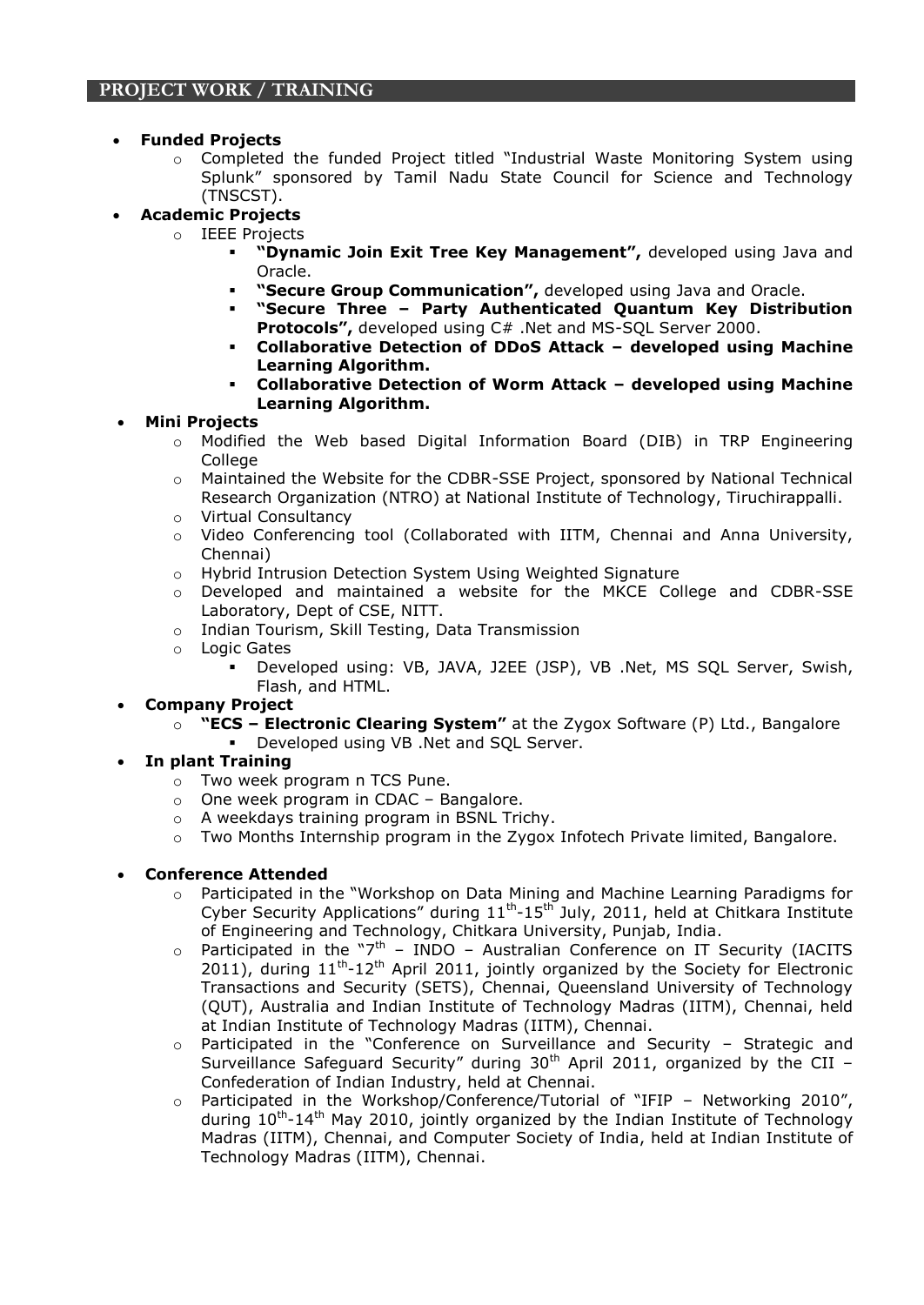- o Participated in the "Research Promotion Workshop on Introduction to Graph and Geometric Algorithms" during  $7<sup>th</sup>-9<sup>th</sup>$  January 2010, jointly organized by the National Institute of Technology, Tiruchirappalli, and TIFR, School of Technology and Computer Science, held at National Institute of Technology, Tiruchirappalli.
- o Participated in the "TECS Week 2009 on Decentralized and Cooperative Computing" during 5<sup>th</sup>-9<sup>th</sup> January 2009, held at TATA Research Development and Design Center, Pune.
- $\circ$  Participated in the "5<sup>th</sup> Indo-Australian Conference on IT Security: Electronic Transaction – Trust and Technology", during  $1^{st}$ -2<sup>nd</sup> April 2009 held at School of Information Technology, Jawaharlal Nehru University, New Delhi.
- o Participated in the RIPE PRANAVA, conducted by RIPE at, National Institute of Technology, Tiruchirappalli during 21 Nov 2009.
- $\circ$  Participated in the "XML and Web Services", during 23 $^{\text{rd}}$ -25<sup>th</sup> March 2007, held at the Center of Academic Excellence, Anna University, Tiruchirappalli.

## **Published Papers**

- o P. Sunil Kumar, "Dynamic Join Exit Tree Key Management", "MKCE-CONFLUENCE 08" in M. Kumarasamy College of Engineering, Karur.
- o P. Sunil Kumar and K. Suganya, "High Secure Digital Image Steganography for the Secure Communication", in National Conference on Advanced Computing and IT Applications' 16", in KGiSL Institute of Management, Coimbatore, PP.: 5-9, ISBN: 978-81-910178-6-1.
- o P. Sunil Kumar, "Collaborative Detection of Polymorphic Worms", in International Journal of Engineering Research and General Science, ISSN 2091-2730.
- o P. Sunil Kumar and Yauvana Roja, "Design of Industrial Waste Monitoring System using Splunk (IWMS), in International Journal of Engineering Research & Technology (IJERT), ISSN: 2278-0181.
- $\circ$  Three Papers are communicated to peer reviewed journals and are under review
- **Monograph**
	- o P. Sunil Kumar, "Applications of Cryptography", in National Seminar on Cryptography, Number Theory, and Algebra, 2015.

## **AREAS OF INTERESTS**

- **Computer Networks**
- **Network Security (DDoS Attack, Polymorphic worm detection and Containment)**
- **Operating Systems, Distributed Operating System.**
- **Mobile and Pervasive Computing**
- **Information Security, Cloud Computing**
- **Internet of things (IoT).**
- **Wireless Sensor Networks**

#### **SOFTWARE SKILL SET**

| • Programming Languages | : C, $C++$ , Java, J2EE, VB 6.0, VB.NET, HTML, HTML5 and                      |
|-------------------------|-------------------------------------------------------------------------------|
| • Operating System      | <b>ASP.NET, PHP, Python</b><br>: Windows XP, Windows 7, Windows 8, Windows 10 |
| • Database              | Linux, and UNIX<br>: MS Access, SQL Server, Oracle                            |

- Hardware : **Maintenance and Troubleshooting**
- Certifications : **CISCO – Networking Course (CCNA)**